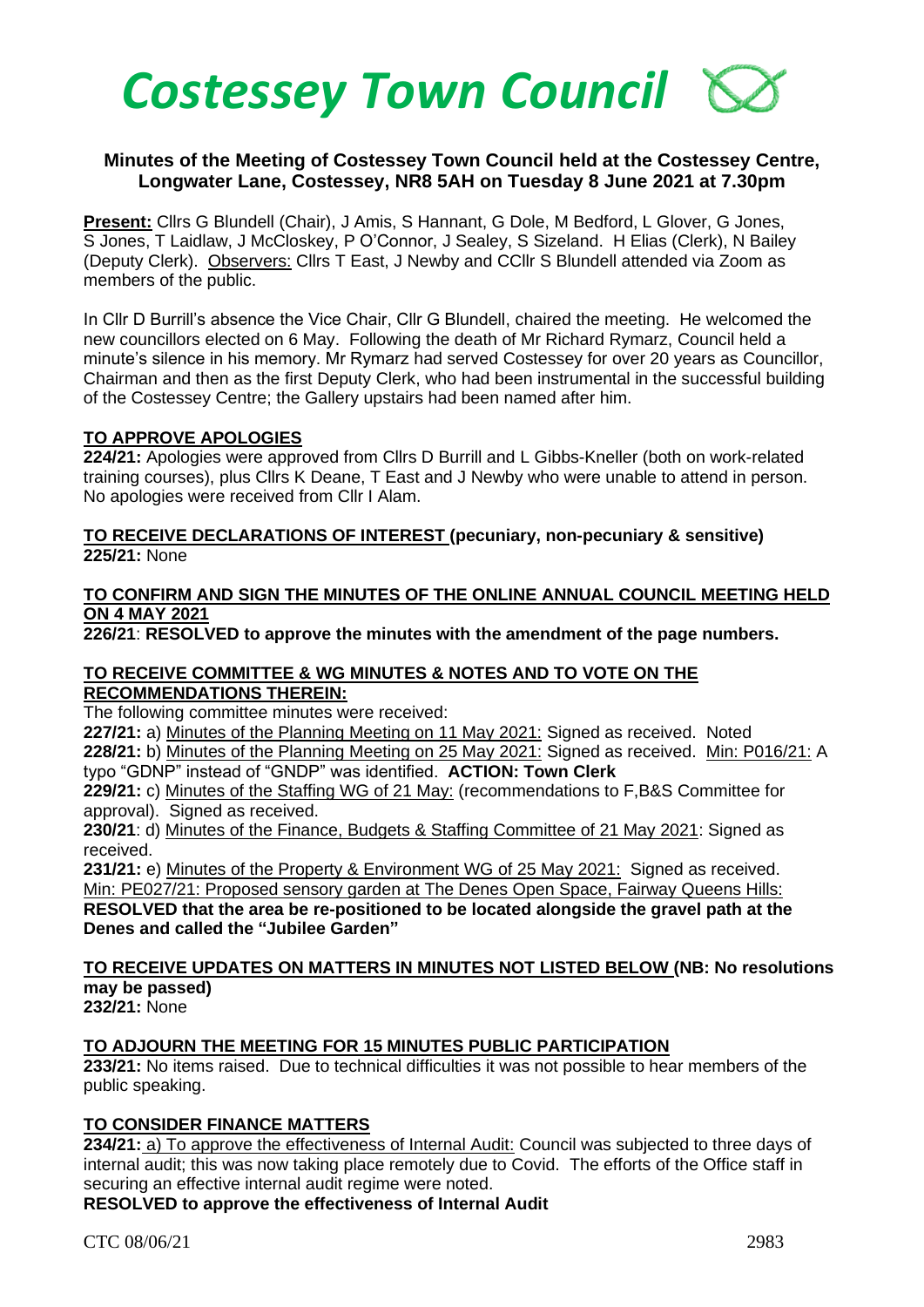**235/21:** b) To approve the accounts for March 2021 and receive a budget report incl. payments over £500: Min: F112/21: There were no reported issues with the Year End accounts. Approval had been recommended by the F, B&S Committee **RESOLVED to approve the accounts for March 2021**

**236/21:** c) To consider and approve the accounts for Year End 2021: (see Accountant's notes): **RESOLVED to approve the accounts for Year End 2021**

**237/21:** d) To sign off the Balance Sheet at 31 March 2021: (Pg 7 of the accounts): **RESOLVED to approve the Balance Sheet at 31 March 2021** Cllr G Blundell then signed the Balance Sheet as Chairman of the meeting

**238/21:** e) To consider, approve & sign the Annual Governance Statement for 2020-21 (Section 1 of the Annual Return / AGAR): The Chair of the F,B&S Committee paid credit to the office staff and RFO for their efforts with the accounts and governance.

**RESOLVED to approve Section 1 of the AGAR (Annual Governance Statement for 2020-21)** Section 1 was signed.

**239/21:** f) To consider, approve & sign the 2020-21 accounts (Section 2 of the AGAR): **RESOLVED to approve Section 2 of the AGAR (Annual Return for 2020-21)** Section 2 was signed.

**240/21:** g) To consider the Earmarked Reserves at Year End: (Accounts Pg Para & Appendix A – Back page & CTC Budget Report pg 4): An EMR for Lodge Farm Hall should be set up. EMRs to be discussed by the F,B&S Committee. **ACTION: Town Clerk**

**241/21:** h) To approve the Explanation of Variances over 15%: The streetlights were a major change in both Income and Expenditure and there had been an increase in training. **RESOLVED to approve the Explanation of Variances over 15%**

**242/21:** i) To discuss and approve the detail of the Internal Auditor's Final Report and the Auditor's Action Plan: It was noted the report was exemplary. There had been no need for an action plan. **RESOLVED to approve the Internal Auditor's Final Report**

**243/21:** j) To approve the Annual CIL Report to SNC 2020-21: CIL income was uncertain, could only be used on certain projects and had to be used within 5 years. Previous resolutions were noted. **RESOLVED to approve the Annual CIL Report to SNC for 2020-21. ACTION: Town Clerk**

**244/21:** k) To approve the accounts for April 2021 & receive a budget report & payments over £500: Due to the timetable of the Year End closedown of accounts and the new meetings schedule these had not yet been considered by the F,B&S Committee. **ACTION: Town Clerk**

**245/21:** l) To approve the return payment of the Covid-19 Business Restart Grants (Costessey Centre £12,000, Breckland Hall £12,000, & Queen's Hills Centre £8,000): SNC had paid the grants to local councils before the details of eligibility had been released by central Government. As local Councils were not eligible, the money had to be returned.

**RESOLVED to approve the return payment of the Covid-19 Business Restart Grants. ACTION: Town Clerk**

**246/21:** m) To ratify payment of the Zurich insurance invoice @ £11,040.73 (gross): The cheque had been raised as the Council could not be left uninsured and was on a multi-year arrangement. **RESOLVED to ratify payment of the Zurich insurance invoice @ £11,040.73 (gross)**

# **TO RECEIVE DISTRICT & COUNTY COUNCILLORS' REPORTS**

**247/21:** DCllr Laidlaw: SNC Annual Meeting had been brought forward to before 6 May due to Covid and the need to hold full Council meetings in person. The Cabinet meeting had 700 pages of reports to consider. SNC had dealt with approx. £47m worth of Government grants, mostly to get